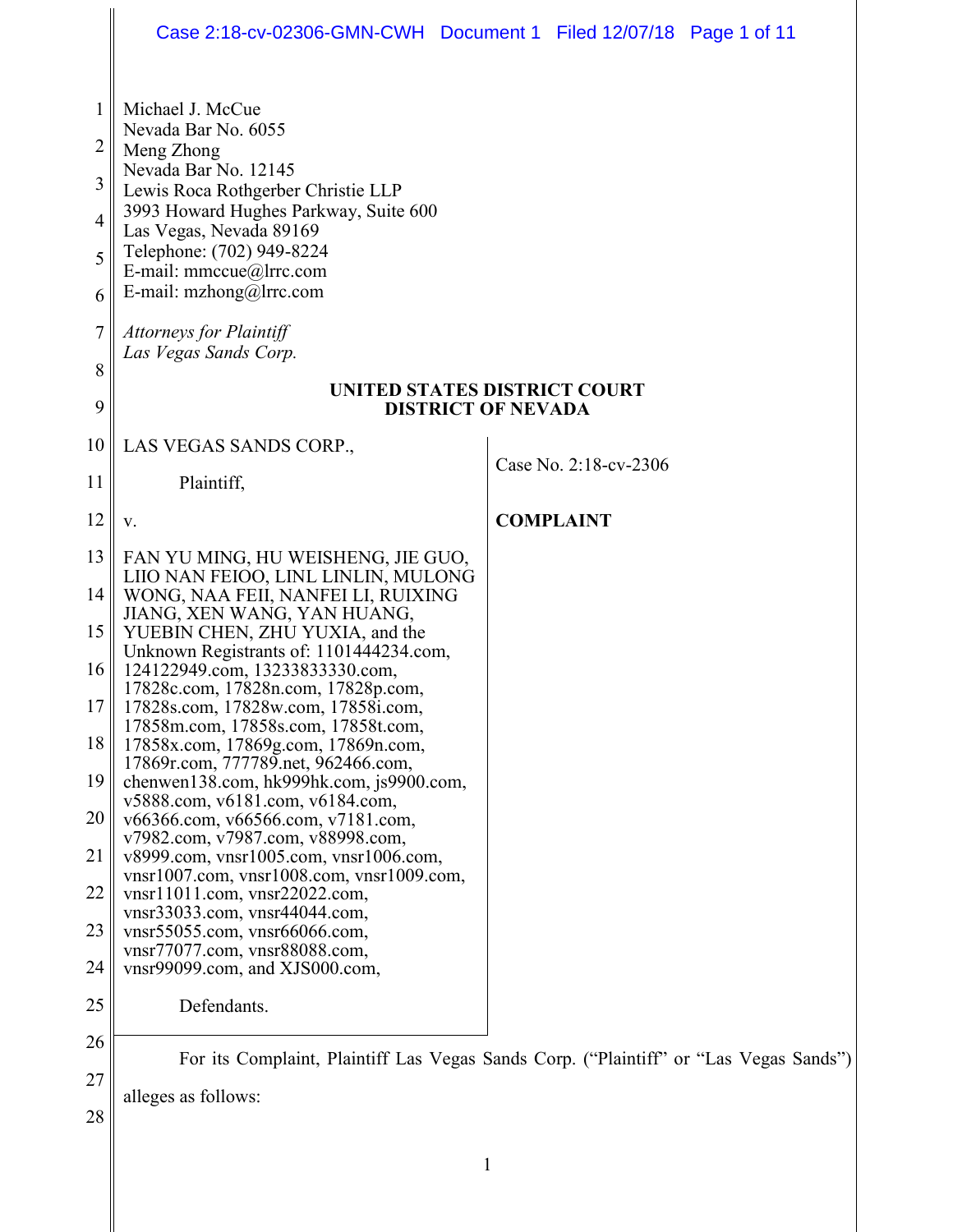## **NATURE OF THE CASE**

2 3 4 5 6 7 8 9 10 11 Las Vegas Sands brings this action against the known and unknown registrants of Internet domain names who are using Las Vegas Sands' Venetian and Sands word and design marks on casino websites to falsely affiliate themselves with Las Vegas Sands, to lure prospective customers to Defendants' online casinos, and to unlawfully and in bad faith advertise, promote, and provide online casino and gaming services to consumers located, among other places, in the United States. Las Vegas Sands asserts claims for trademark infringement, false designation of origin, and trademark dilution under the Lanham Act, 15 U.S.C. §§ 1114(a), 1125(a)(1)(A), and 1125(c), respectively, for common law trademark infringement and unfair competition. Las Vegas Sands seeks injunctive relief, as well as damages, attorneys' fees, and costs.

12

1

## **JURISDICTION AND VENUE**

13 14 15 16 17 18 19 20 21 22 23 24 25 26 27 28 1. This Court has subject matter jurisdiction over this case pursuant to 28 U.S.C. §§ 1331 and 1338(a), because Las Vegas Sands' claims arise under the laws of the United States, specifically, under the Lanham Act, 15 U.S.C. §§ 1114 and 1125. The Lanham Act provides a "broad jurisdictional grant" to district courts that extends to all commerce which may lawfully be regulated by Congress. *Steele v. Bulova Watch Co*., 344 U.S. 280, 286-97 (1952). Defendants are providing online casino services to persons located in the United States using trademarks owned by Las Vegas Sands to falsely associate themselves with Las Vegas Sands thereby causing reputational injury and harm to Las Vegas Sands in the United States. The Court has subject matter jurisdiction as Plaintiff's interests in protecting its reputation and the goodwill it has acquired in its trademarks is within the zone of interests protected by the Lanham Act. *See Lexmark Int'l, Inc. v. Static Control Components, Inc.*, 134 S. Ct. 1377 (2014) (holding prevention of unfair competition by "the deceptive and misleading use" of foreign trademarks is within the "zone of interests" protected by the Lanham Act); J. Thomas McCarthy, *McCarthy on Trademarks and Unfair Competition* § 29:56 (4th ed. 2004) ("The use of an infringing mark as part of an Internet site available for use in the United States may constitute an infringement of the mark in the United States"). This Court has supplemental jurisdiction over Las Vegas Sands'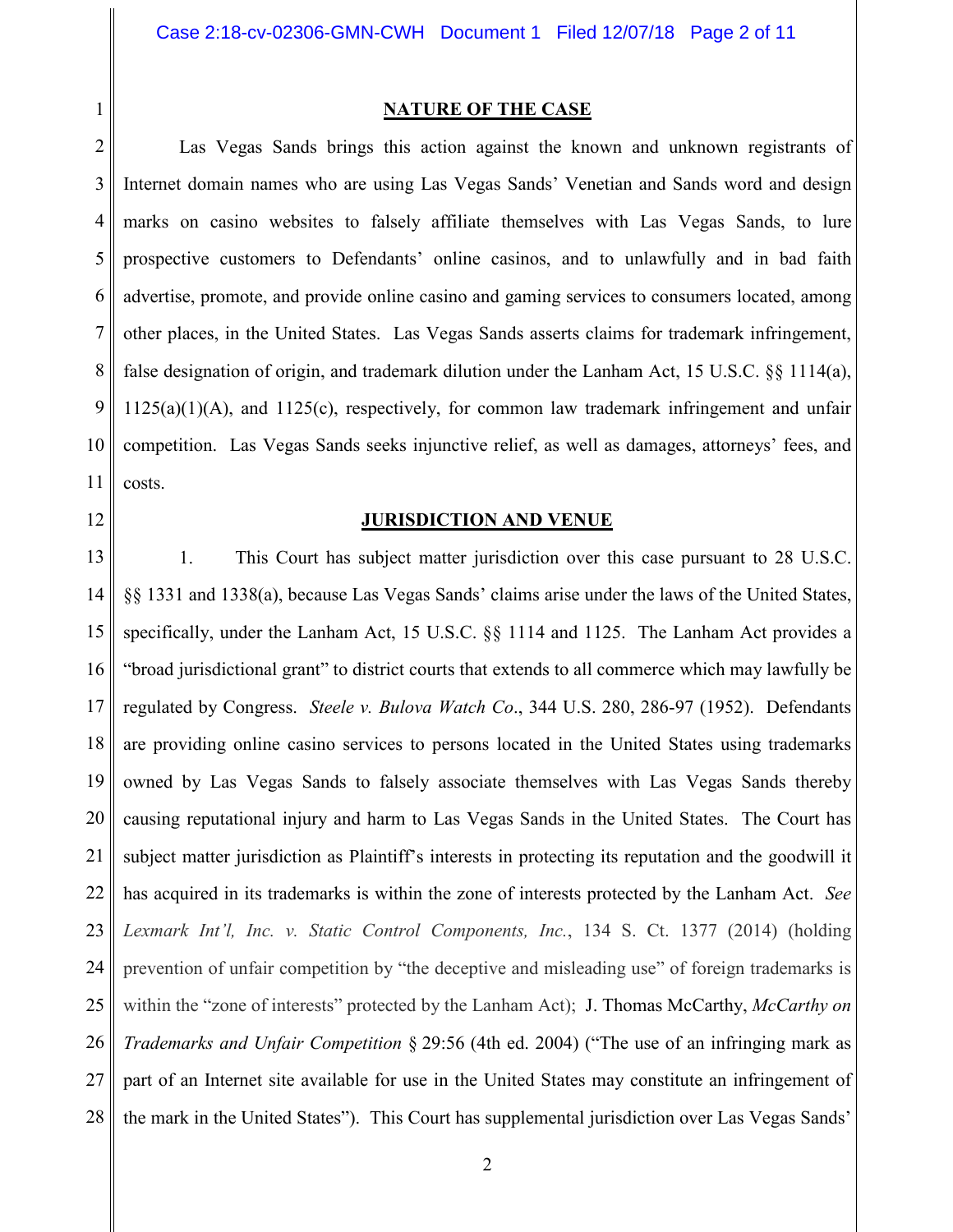1 2 common law claims pursuant to 28 U.S.C. § 1367, because the claims are related to Las Vegas Sands' federal claims and they form part of the same case or controversy.

3 4 5 6 7 8 9 10 11 12 13 14 15 16 17 18 2. This Court has specific personal jurisdiction over Defendants because they have consented to personal jurisdiction in the United States. Defendants have registered their domains through GoDaddy, a domain name registrar based in the United States. GoDaddy requires registrants to consent to personal jurisdiction in the jurisdiction of the registry country: "You agree to submit, without prejudice to other potentially applicable jurisdictions, to the jurisdiction of the courts  $(1)$  of your domicile,  $(2)$  where registrar is located, or  $(3)$  where the registry operator is located (e.g., China for .CN, Columbia for .CO, UK for .EU, etc.)." Because the domains at issue are .com domain names, the registry is VeriSign, Inc. VeriSign is based in Reston, Virginia. To register the .com domain names at issue, Defendants signed and executed the registrant agreement with GoDaddy on which they consented to personal jurisdiction in the United States. Additionally, this Court has specific jurisdiction over the Defendants under the effects test. Defendants are intentionally using Plaintiff's trademarks on websites to confuse and deceive consumers that they know, or should have known, are located in the United States. Thus, Defendants' actions targeted the United States and, therefore, personal jurisdiction is proper under Rule 4(k)(2) of the Federal Rules of Civil Procedure. The Court's exercise of personal jurisdiction over Defendants is reasonable.

19 20 21 3. Venue is proper in the United States District Court for the District of Nevada under 28 U.S.C. § 1391(b), (c), and/or (d). Venue is proper in the unofficial Southern division of this Court.

22

## **PARTIES**

23 24 4. Plaintiff Las Vegas Sands Corp. is a Nevada corporation with its principal place of business in Las Vegas, Nevada.

25 26 27 28 5. Defendants are the known and unknown registrants of domain names used for websites featuring online casinos that use Las Vegas Sands' trademarks. Some of their identities are unknown because the .com or .net domain names were each registered using a "privacy protection" service. These companies register domain names without listing the registrant's true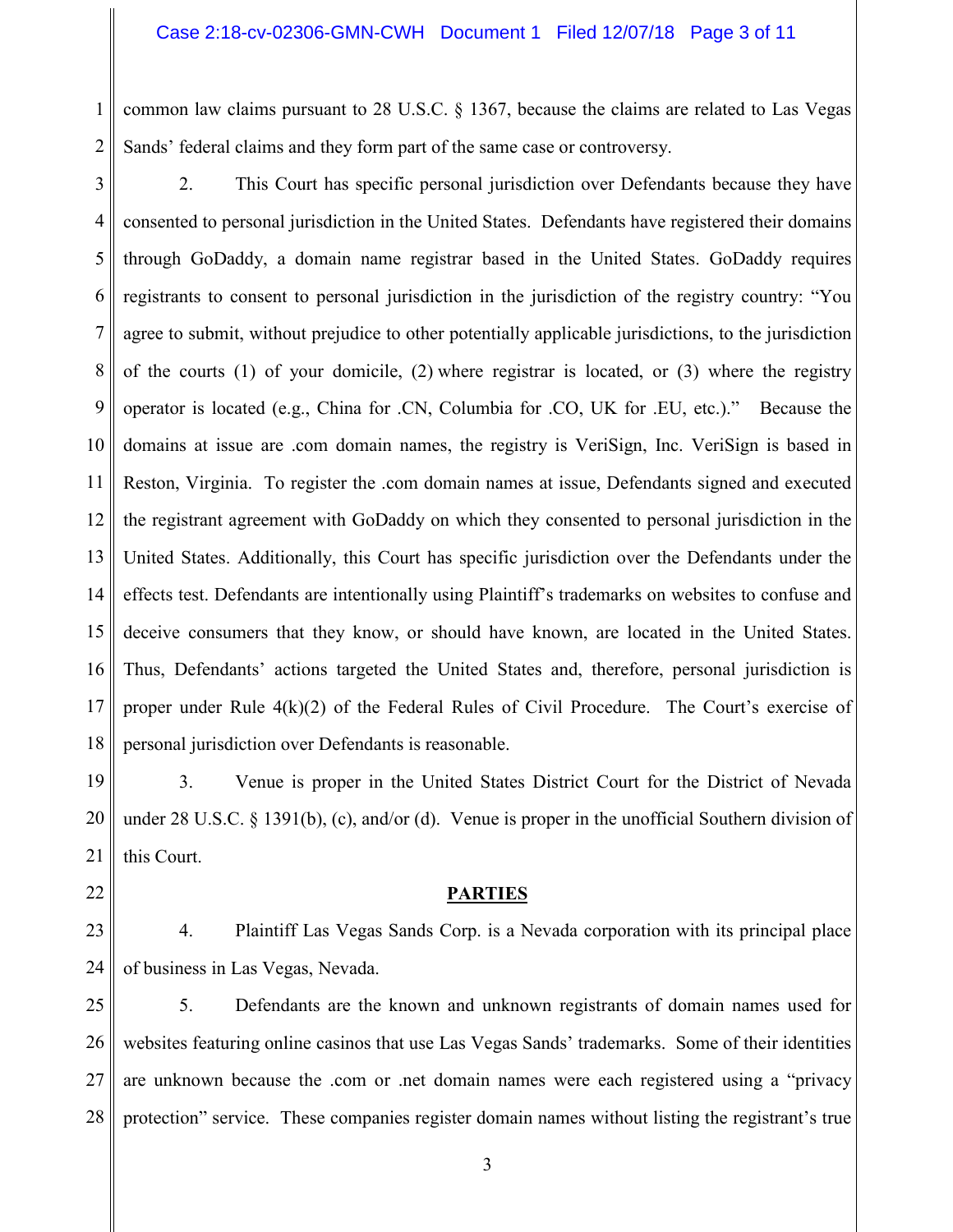## Case 2:18-cv-02306-GMN-CWH Document 1 Filed 12/07/18 Page 4 of 11

1 2 3 4 5 6 name, email address, or contact information in the publicly available "WHOIS" database of domain name registrants. Instead, these companies submit "proxy" information to the WHOIS database to identify the registrant. Domain name registrars forward emails sent to such proxy email addresses to the registrant of the domain name by using the registrant's true email address, provided to the registrar at the time of registration. A list of the domains and their corresponding registrant and online registrant contact information, is attached hereto as **Exhibit A**.

7

8

## **ALLEGATIONS COMMON TO ALL COUNTS**

## **Las Vegas Sands and Its Trademarks**

9 10 11 12 13 14 15 16 17 6. Las Vegas Sands is a world famous Fortune 500 company that is publicly traded on the New York Stock Exchange. Las Vegas Sands is the leading global developer of destination resort properties that feature premium accommodations, world-class gaming and entertainment, convention and exhibition facilities, celebrity chef restaurants, and many other amenities. Las Vegas Sands' properties include The Venetian, The Palazzo, and the Sands Expo and Convention Center in Las Vegas, Nevada; Sands Bethlehem in Bethlehem, Pennsylvania; and Marina Bay Sands in Singapore. Through its 70.2% ownership of Sands China, Ltd., Las Vegas Sands also owns and operates The Venetian Macao, Sands Macao, The Plaza Macao, Sands Cotai Central in Macao, and The Parisian Macao in Macao, China.

18 19 20 21 22 7. Las Vegas Sands maintains websites at, among others, <venetian.com>,  $\langle$  palazzo.com>,  $\langle$  sandsexpo.com>,  $\langle$  pasands.com>,  $\langle$  marinabaysands.com>, <venetianmacao.com>, <sandsmacao.com>, <sandscotaicentral.com>, and <parisianmacao.com> through which it markets its hotel and casino services and, among other things, provides information and accepts hotel room reservations.

23

24 25 8. Las Vegas Sands owns trademark applications and registrations for its Sands and Venetian trademarks. These trademark applications and registrations include, among others, the following:

- 26 ///
- 27 ///
- 28 ///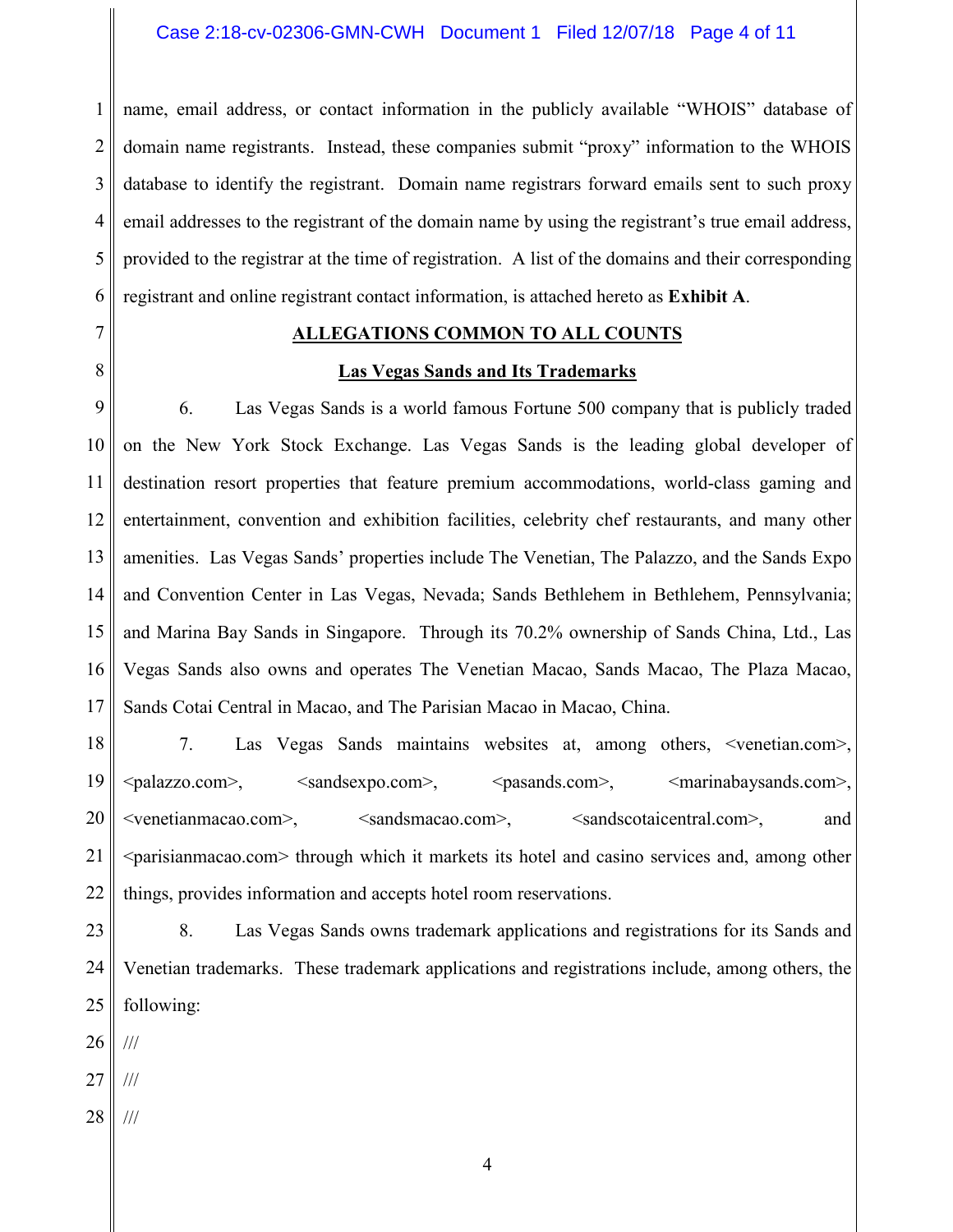| <b>Mark</b>     | U.S. Reg. No. | <b>First Use</b> | <b>Goods and Services</b>                                                                 |  |  |  |
|-----------------|---------------|------------------|-------------------------------------------------------------------------------------------|--|--|--|
| Sands           | 1,209,102     | 1/1/1952         | "Entertainment services-namely,<br>providing stage show, gambling and<br>casino services" |  |  |  |
| <b>SANDS</b>    | 3,734,615     | 12/31/1952       | "[P]roviding casino and gaming<br>services; providing casino and gambling<br>facilities"  |  |  |  |
| Sands           | 3,838,397     | 11/30/1996       | "Casino services"                                                                         |  |  |  |
| <b>SANDS</b>    | 3,850,500     | 11/30/1996       | "Casino services"                                                                         |  |  |  |
| <b>VENETIAN</b> | 2,507,363     | 5/4/1999         | "Casino and gaming services"                                                              |  |  |  |
| THE VENETIAN    | 2,507,362     | 5/4/1999         | "Casino and gaming"                                                                       |  |  |  |
|                 | 2,352,445     | 6/19/1999        | "Casino and gaming services"                                                              |  |  |  |
|                 | 2,655,917     | 5/04/1999        | "Casino and gaming services"                                                              |  |  |  |

(Collectively, the "Sands' Trademarks").

19 20 21 22 23 24 9. Further, since 2004, Las Vegas Sands has used two Chinese language characters known as "Jinsha" in connection with its gaming, hotel, entertainment, and other services, to act as the Chinese language equivalent of Las Vegas Sands' SANDS trademark. Roughly translated, Jinsha means "golden sands" in Chinese. As a result of its use of the Jinsha characters in commerce in connection with its goods and services, Las Vegas Sands owns common law rights in the Jinsha characters, which appear below:

25 26

17

18

- 27
- 28 ///

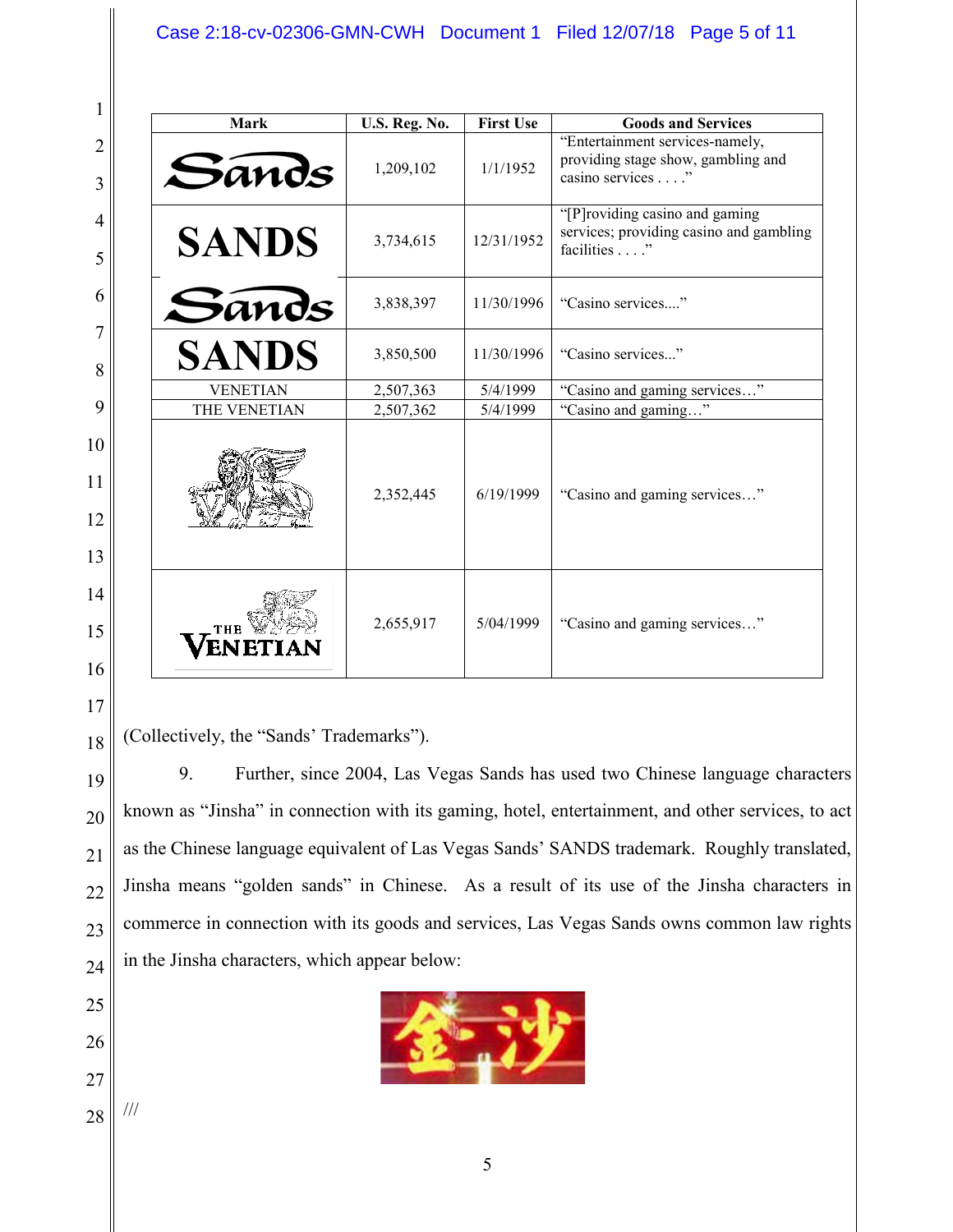1 2 3 10. Las Vegas Sands owns the exclusive right to use its Sands' Trademarks and Jinsha characters in commerce in connection with, among others, casino and entertainment services.

**The Defendants' Infringing Conduct**

5 6 7 8 11. The Defendants have set up a network of Internet websites that are accessible to U.S. citizens and are designed to drive Internet users to one or more online casinos unlawfully using Sands' Trademarks and Jinsha characters to falsely affiliate themselves with Las Vegas Sands.

9 10 11 12 13 14 15 16 17 18 12. The infringing websites are accessible through the Internet domain names listed in **Exhibit A** (collectively, the "Infringing Domains"). The Infringing Domains include numbers and letters, rather than trademarks. Upon information and belief, the Infringing Domains use numbers and letters rather than Las Vegas Sands' trademarks to avoid potential cybersquatting claims and avoid detection. Upon information and belief, the Infringing Domains are owned or controlled by the same individuals because they use nearly identical variations of Las Vegas Sands' trademarks, employ similar layouts and images. Upon information and belief, the Infringing Domains are all registered by individuals in China. Accordingly, Las Vegas Sands believes the Infringing Domains are part of an overall conspiracy to exploit Las Vegas Sands' trademarks to lure unsuspecting victims to play on fraudulent websites.

19 20 21 22 13. The Infringing Domains offer specific casino games such as card games, roulette, or dice games, the same games offered by Las Vegas Sands at The Venetian, The Palazzo, Sands Bethlehem, Marina Bay Sands, the Venetian Macao, Sands Macao, the Plaza Hotel Macao, Sands Cotai Central in Macao, and the Parisian Macao.

23

4

24 14. Las Vegas Sands has not consented to, approved of, or authorized Defendants' use of its trademarks for any purpose whatsoever.

25 26 27 15. The Sands' Trademarks and Jinsha characters are symbolize the substantial goodwill and reputation that Las Vegas Sands has developed as a premier provider of entertainment and casino services.

28

16. Defendants' blatant exploitation of Las Vegas Sands' trademarks damages its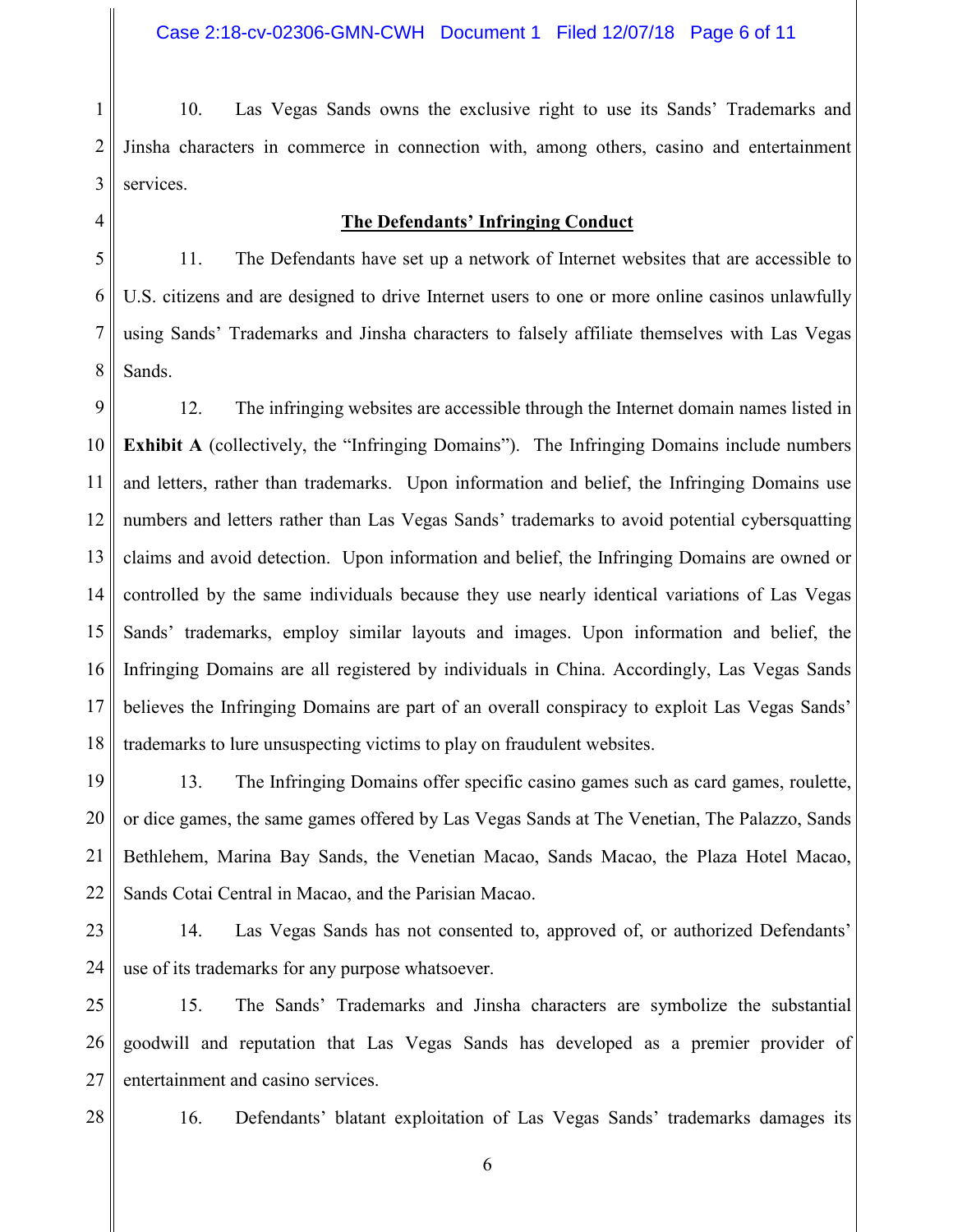## Case 2:18-cv-02306-GMN-CWH Document 1 Filed 12/07/18 Page 7 of 11

1 2 3 4 5 goodwill and reputation and causes irreparable that cannot be adequately compensated by an award of money damages alone. For example, Las Vegas Sands opposes Internet gambling in the United States and elsewhere, and Defendants' use of Sands' Trademarks on the homepages of online casinos, even though unauthorized by Las Vegas Sands, threatens to dilute and detract from Las Vegas Sands' message and its efforts to stop the proliferation of online gambling.

6 7 8 9 17. In addition, upon information and belief, Defendants' online casinos are not regulated and are duping consumers into believing that the casinos are associated with Las Vegas Sands. If consumers lose money or are cheated by the Defendants' online casinos, this causes irreparable injury to Las Vegas Sands' reputation.

10

11

12

18. Accordingly, Defendants' actions have caused and are likely to continue to cause Las Vegas Sands to suffer irreparable harm and injury unless temporarily, preliminarily, and permanently enjoined by the Court.

13

14

15

16

## **COUNT I** (Trademark Infringement under the Lanham Act, 15 U.S.C. § 1114(a))

19. Plaintiff incorporates the allegations in the preceding paragraphs as if fully set forth herein.

17 18 19 20 20. Defendants have adopted and begun using the Sands' Trademarks in U.S. commerce. Defendants' use of the Sands' Trademarks has had or is likely to have an effect on U.S. foreign commerce that is sufficiently great to injure Plaintiff, and the interests of and links to U.S. foreign commerce are sufficiently strong in relation to those of other nations to justify the extraterritorial application of the Lanham Act.

25

21. Defendants' unauthorized use of the Sands' Trademarks on the Infringing Domains and corresponding casino websites constitutes a reproduction, copying, counterfeiting, and colorable imitation of the Sands' Trademarks in a manner that is likely to cause confusion or mistake or is likely to deceive consumers.

26 27 22. Defendants' unauthorized use of the Sands' Trademarks on the Infringing Domains and corresponding casino websites is likely to cause initial interest confusion by diverting Internet users away from Plaintiff's websites to Defendants' websites.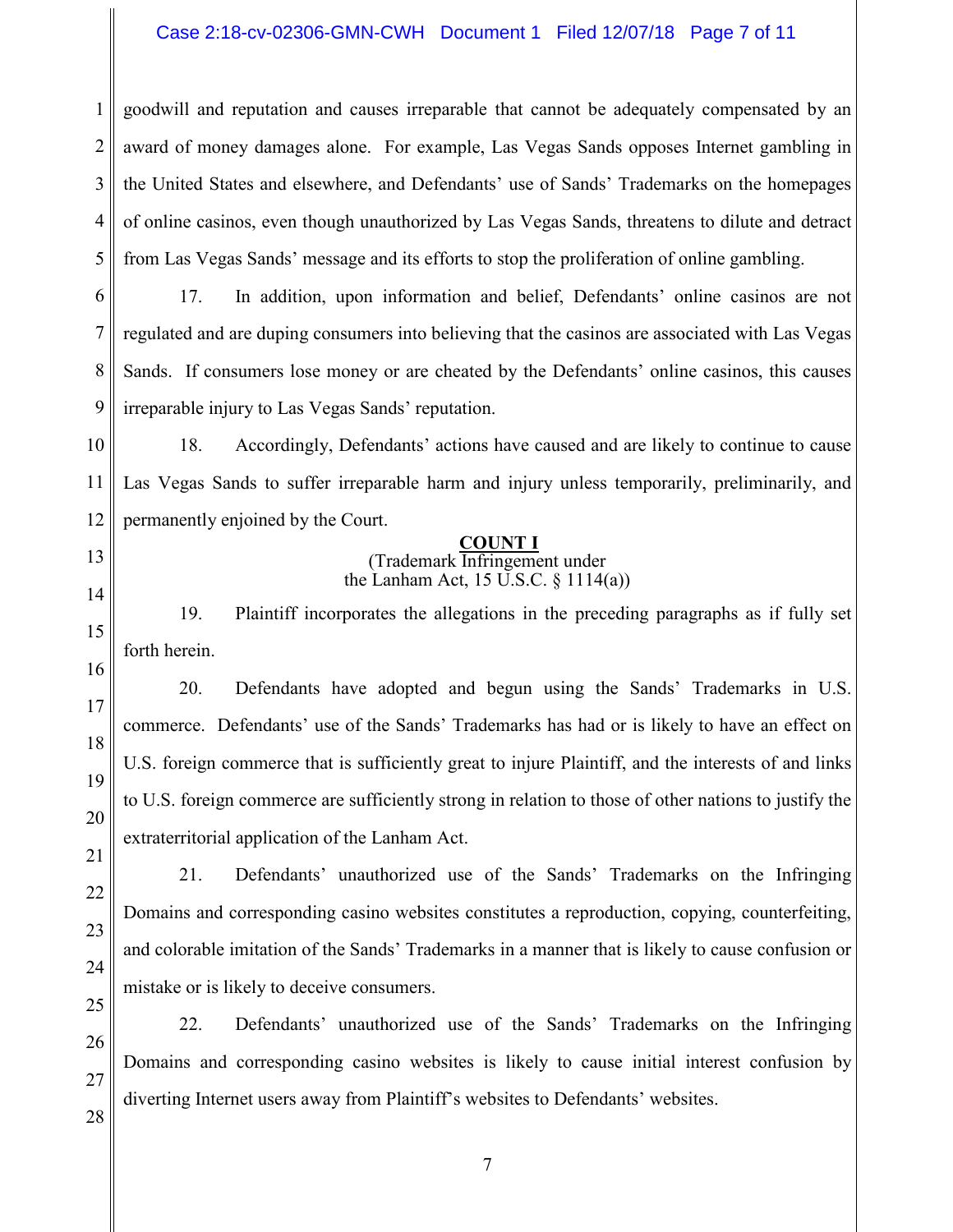Case 2:18-cv-02306-GMN-CWH Document 1 Filed 12/07/18 Page 8 of 11

1 2 3 23. As a direct and proximate result of Defendants' infringement, Plaintiff has suffered, and will continue to suffer, monetary loss and irreparable injury to its business, reputation, and goodwill.

4

5

15

## **COUNT II** (False Designation of Origin under the Lanham Act, 15 U.S.C. § 1125(a)(1)(A))

6 7 24. Plaintiff incorporates the allegations in the preceding paragraphs as if fully set forth herein.

8 9 10 11 25. Defendants' use of the Sands' Trademarks is likely to cause confusion, cause mistake, or deceive as to an affiliation, connection, or association between Plaintiff and Defendants, or as to the origin, sponsorship, or approval of Defendants' services or commercial activities by Plaintiff.

12 13 14 26. As a direct and proximate result of Defendants' false designation of origin, Plaintiff has suffered, and will continue to suffer, monetary loss and irreparable injury to its business, reputation, and goodwill.

**COUNT III**

(Common Law Trademark Infringement)

16 17 27. Plaintiff incorporates the allegations in the preceding paragraphs as if fully set forth herein.

18 19 20 21 28. Plaintiff has been using the Sands' Trademarks and Jinsha characters in commerce in connection with, among others, casino and gaming services, and that use predates Defendants' use of the Sands' Trademarks and Jinsha characters for the same and related services.

22 23 24 25 26 27 28 29. Given Plaintiff's prior use of the Sands' Trademarks and Jinsha characters in connection with casino and gaming services and Defendants' use of Plaintiff's Sands' Trademarks and Jinsha characters in connection with the advertising, promotion, and operation of online casinos accessible from the United States, Defendants' use of the Sands' Trademarks and Jinsha characters on their websites constitutes a reproduction, copying, counterfeit, and/or colorable imitation of Plaintiff's Sands' Trademarks and Jinsha characters in a manner that is likely to cause confusion, or mistake, or that is likely to deceive consumers.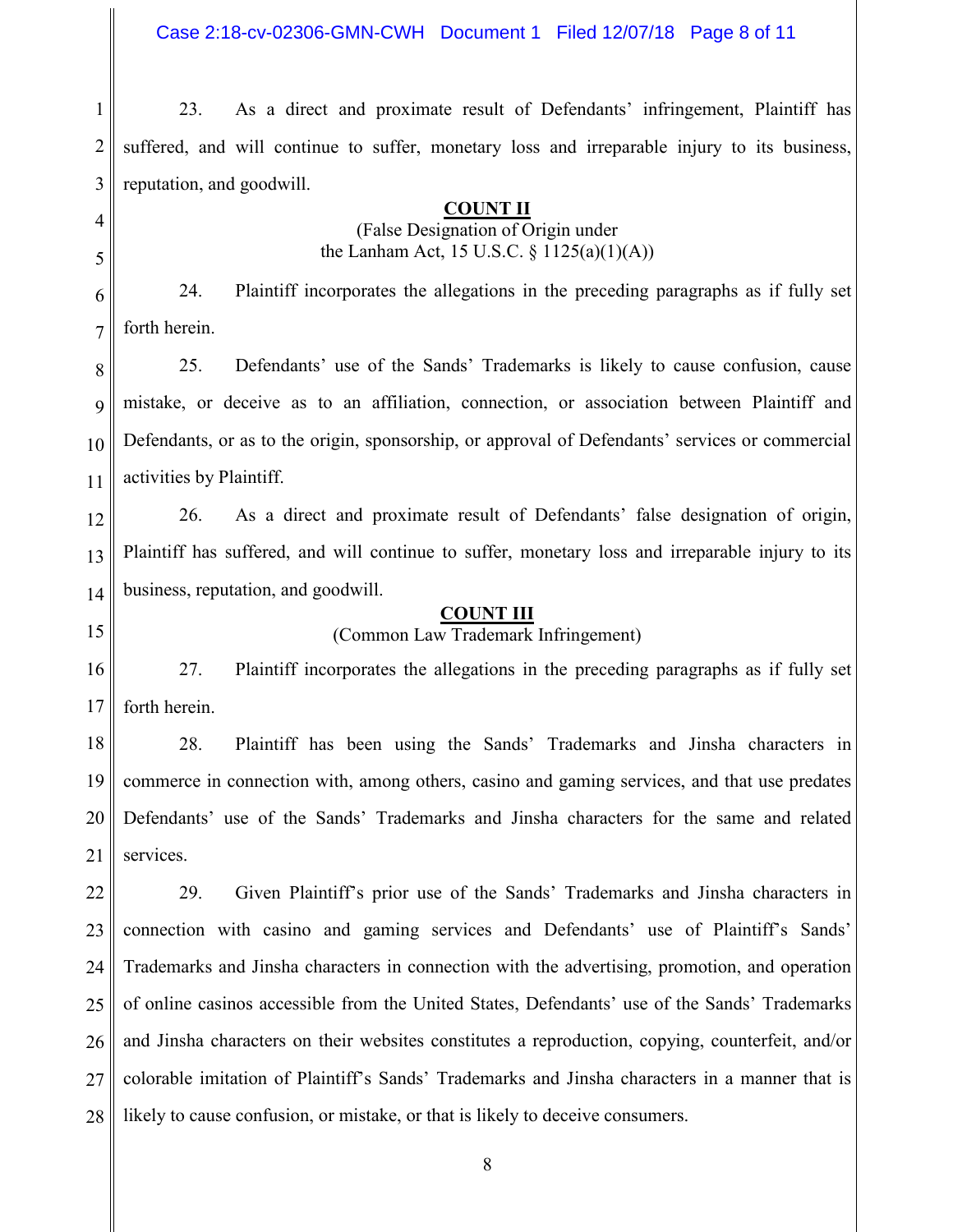Case 2:18-cv-02306-GMN-CWH Document 1 Filed 12/07/18 Page 9 of 11

1 2 3 4 5 30. Defendants' use of Plaintiff's Sands' Trademarks and Jinsha characters in commerce has, at all times, been willful, deliberate, and intentional. Defendants' use of Plaintiff's Sands' Trademarks and Jinsha characters in commerce was designed to usurp and wrongfully trade off of the substantial investment and goodwill Plaintiff has developed in the Sands' Trademarks and Jinsha characters.

6 7 31. Defendants' use of Plaintiff's Sands' Trademarks and Jinsha characters in commerce constitutes common law trademark infringement.

8 9 10 32. As a direct and proximate result of Defendants' conduct, Plaintiff has suffered, and will continue to suffer, monetary loss and irreparable injury to its business, reputation, and goodwill.

## **COUNT IV**

(Common Law Unfair Competition)

12 13 33. Plaintiff incorporates the allegations in the preceding paragraphs as if fully set forth herein.

11

14 15 16 17 34. Plaintiff has used its Sands' Trademarks and Jinsha characters to identify its casino and gaming services and to distinguish them from those offered and sold by others, by, among other things, prominently displaying the Sands' Trademarks and Jinsha characters in connection with such services.

18 19 20 21 22 23 35. Plaintiff has prominently displayed its Sands' Trademarks and Jinsha characters on the exteriors of its casinos and outdoor signage, within its casinos, on billboards, on letterhead, on bills, in direct mail advertisements, in print ads, in television advertising, and in periodicals distributed throughout the United States and world, and has used its Sands' Trademarks and Jinsha characters in connection with its own Internet domain names and websites.

24 25 26 36. Plaintiff's goods, services, and advertising have been distributed and offered worldwide, including in the United States, in Macao, and on the Internet, where Defendants are doing business.

27 28 37. As a result of Plaintiff's sales and advertising under its Sands Trademarks and Jinsha characters and as a result of its use of the Sands' Trademarks and Jinsha characters in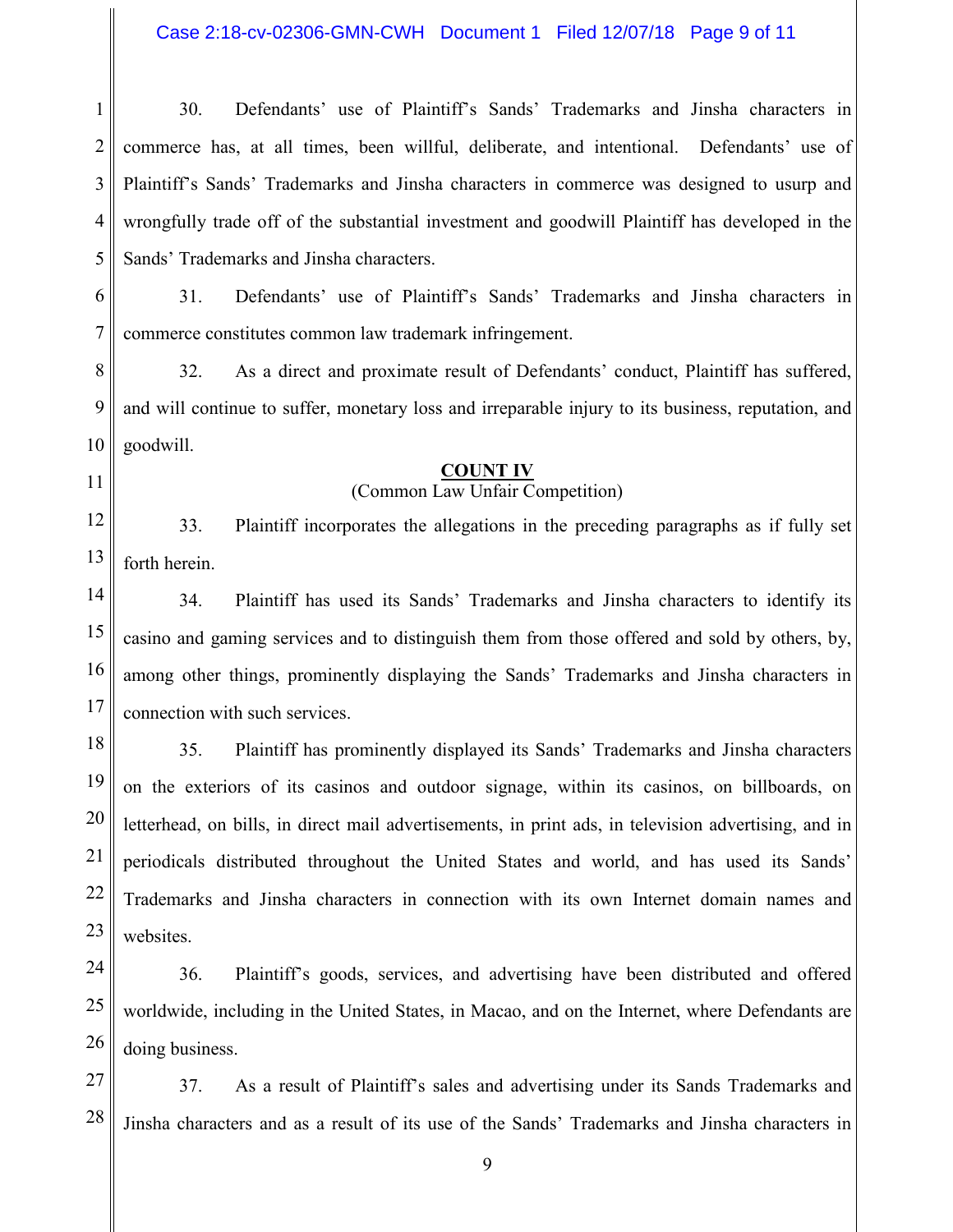## Case 2:18-cv-02306-GMN-CWH Document 1 Filed 12/07/18 Page 10 of 11

1 2 3 connection with Internet domain names and websites, Plaintiff's Sands' Trademarks and Jinsha characters have developed and acquired a secondary and distinctive trademark meaning to purchasers in Defendants' trading area, including within the United States.

4 5 6 38. Plaintiff's Sands' Trademarks and Jinsha characters have come to indicate to consumers of casino, gaming, and other services, a meaning of high quality originating only with Plaintiff.

7 8 9 39. As a result of the association by purchasers of the Sands' Trademarks and Jinsha characters with Plaintiff, Defendants' use of the Sands' Trademarks and Jinsha characters is likely to confuse such purchasers.

10 11 12 13 14 40. Defendants' use of Plaintiff's Sands' Trademarks and Jinsha characters in commerce has, at all times, been willful, deliberate, and intentional. Defendants' use of Plaintiff's Sands' Trademarks and Jinsha characters in commerce was designed to usurp and wrongfully trade off of the substantial investment and goodwill Plaintiff has developed in its Sands Trademarks and Jinsha characters.

15 16 41. Defendants' use of the Sands' Trademarks and Jinsha characters constitutes unfair competition under the common law.

17 18 19 42. As a direct and proximate result of Defendants' conduct, Plaintiff has suffered, and will continue to suffer, monetary loss and irreparable injury to its business, reputation, and goodwill.

20

21

#### **PRAYER FOR RELIEF**

WHEREFORE, Plaintiff respectfully prays that the Court grant the following relief:

22 23 24 A. An order permitting Plaintiff to serve the Summons, Complaint, and all other papers upon Defendants by email to the registrant email address currently listed in the WHOIS database for the Infringing Domains;

25 26 27 28 B. A temporary, preliminary, and permanent injunction prohibiting Defendants and all other persons acting in concert or participation with Defendants from: (1) using the Sands' Trademarks and Jinsha characters or any confusingly similar variations thereof, alone or in combination with any other letters, words, letter string, phrases or designs in commerce,